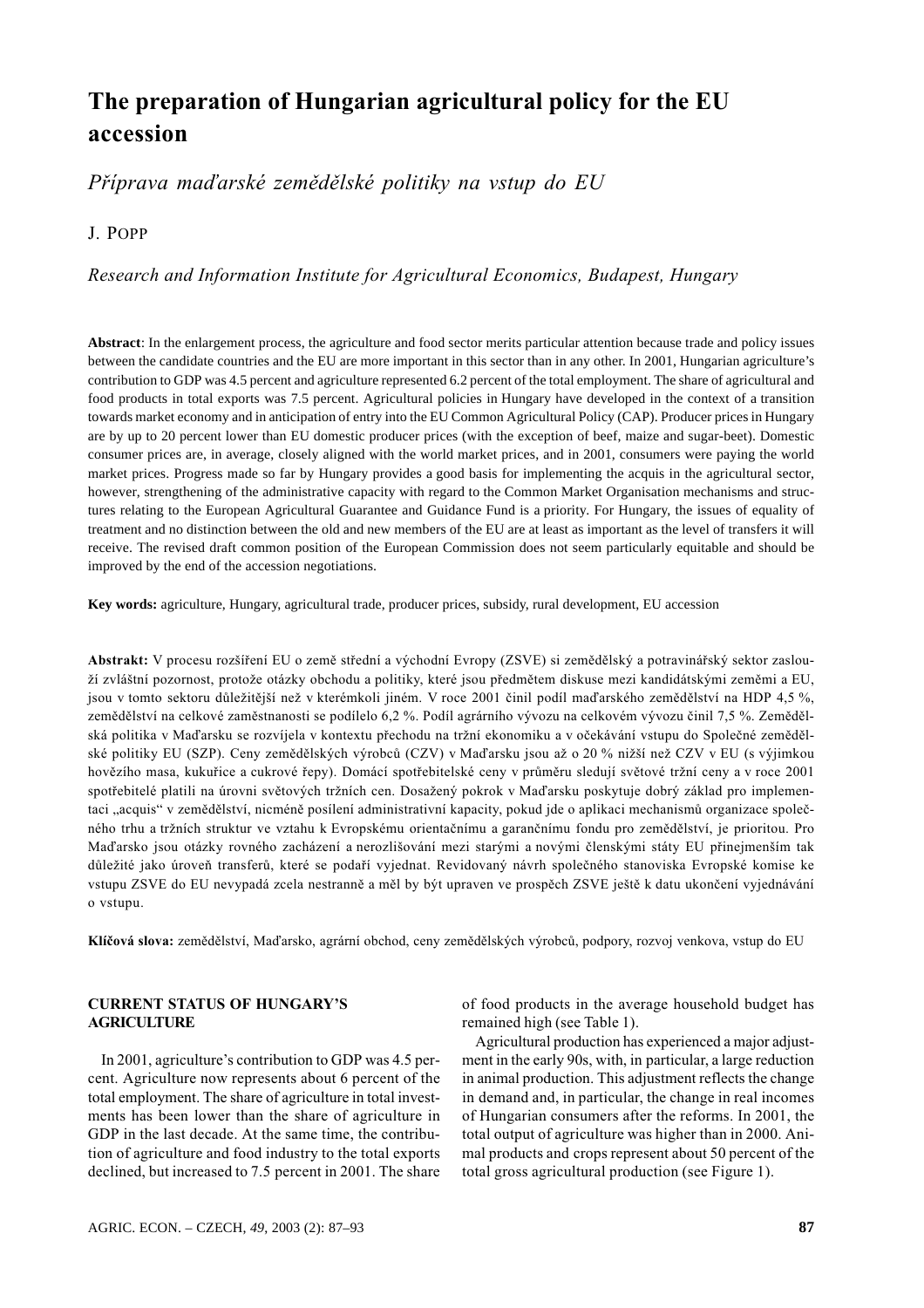# Table 1. Agriculture's place in Hungary

| Basic statistics                                                  | 1990 | 1995  | 2000  | 2001  |
|-------------------------------------------------------------------|------|-------|-------|-------|
| Share of agriculture in GDP (percent)                             | 12.6 | 5.9   | 3.6   | 4.5   |
| Share of agriculture in employment (percent)                      | 14.2 | 8.0   | 6.5   | 6.2   |
| Share of agriculture in total investments (percent)               | 7.9  | 3.0   | 2.9   | 3.0   |
| Household income spent on food (percent)                          | 39.2 | 34.5  | 29.2  | 31.0  |
| Share of agricultural and food products in total export (percent) | 23.1 | 22.0  | 6.9   | 7.5   |
| Net foreign trade of agricultural and food products (Billion HUF) | 98.0 | 227.6 | 302.2 | 374.8 |

Source: Central Statistical Office, Hungary 2002



Figure 1. Changes in agricultural output index of Hungary Source: Central Statistical Office, Hungary 2002



Figure 2. Agriculture and food trade of Hungary

Source: Research and Information Institute for Agricultural Economics, Budapest 2002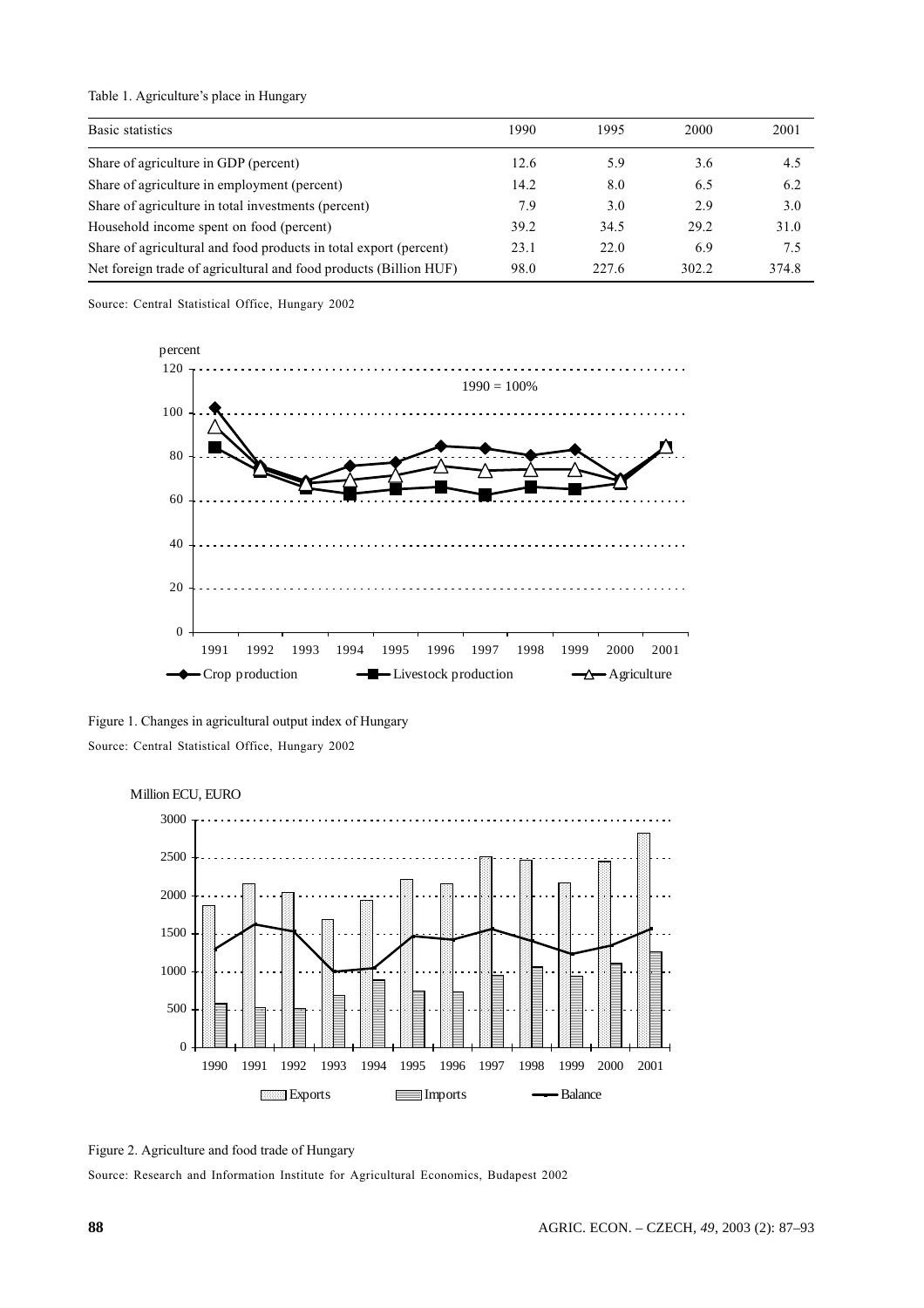

Figure 3. Agricultural and food trade between Hungary and the EU

Source: Research and Information Institute for Agricultural Economics, Budapest 2002



Figure 4. Land utilisation by type of farms in 2000 (out of the total land of 9.3 million ha)

Source: Central Statistical Office, Hungary 2002

Agricultural and food exports have displayed a positive trade balance in the 90s bringing 2.8 billion EURO to the country in 2001. Agriculture and food imports have increased and amounted to 1.3 billion EURO in 2001. Trade surplus in this sector consistently fluctuated between  $1-1.5$  billion EURO over the past 10 years (see Fig $ure 2).$ 

Hungarian agricultural and food products are traded mostly with European countries (50 percent with the EU). Net trade surplus with the EU fluctuated over the past decade and reached 700 million EURO in 2001 (see Fig $ure 3).$ 

The privatisation of land based on a compensation policy and restructuring of collective farms is complete, but farm restructuring is still continuing. 88 percent of agricultural land is privately owned but 41 percent of the total land (almost 50 percent of agricultural land) is farmed by companies and co-operatives and 43 percent



Figure 5. Producer prices in Hungary in comparison with the prices in the EU  $(100 = EU - 15)$  average prices) Source: Research and Information Institute for Agricultural Economics, Budapest 2002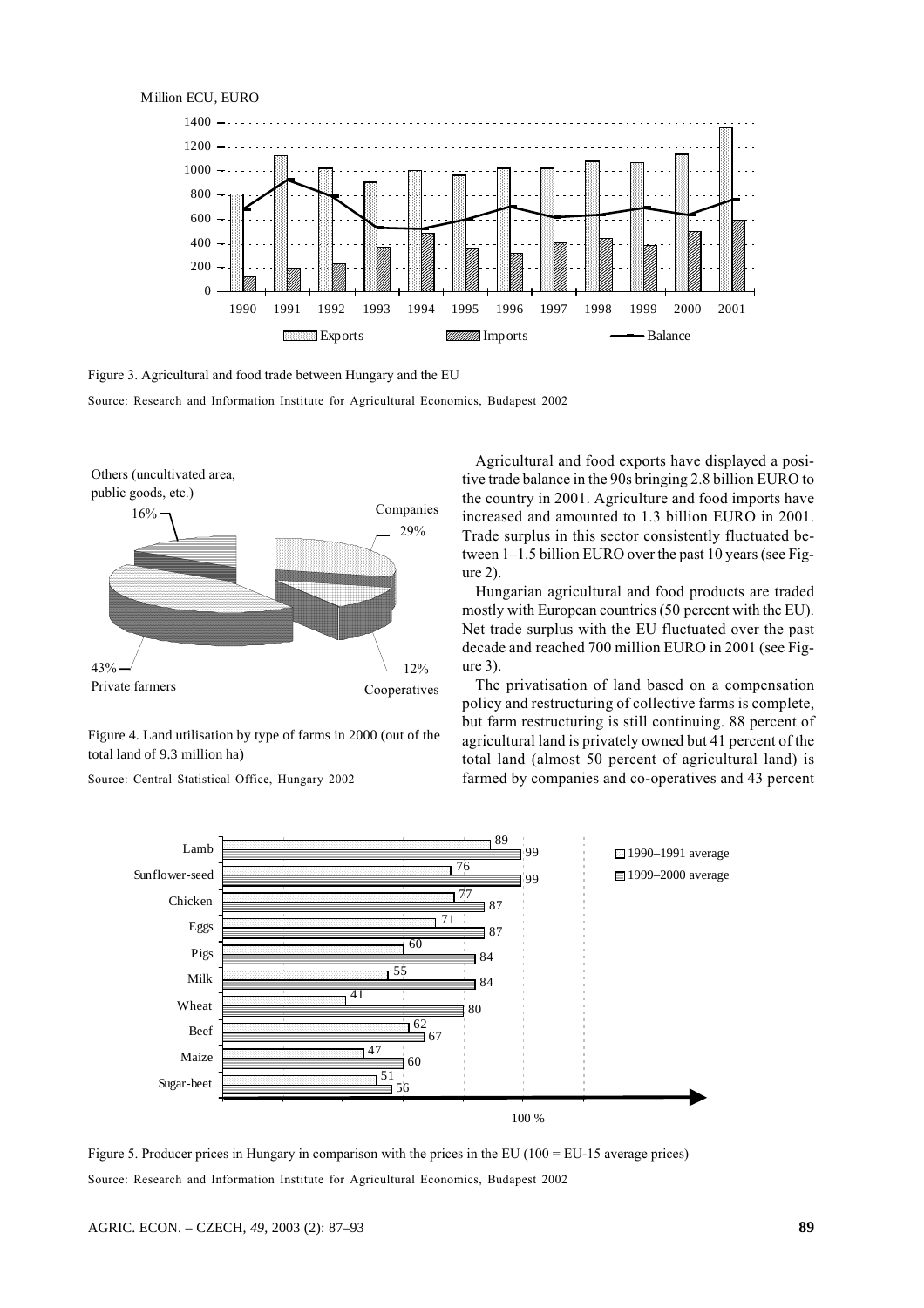by private farmers (see Figure 4). It means that farms are often cultivated by organisations other than the actual owners. By law, an individual farmer cannot own more than 300 hectares: legal entities (companies of various kinds) cannot own agricultural land at all.

The extension of the Single Market to the new member states will mean that the administered prices in the EU will also apply to them from the date of accession. This will involve, for most of the new member states, substantial increases for some products and smaller increases for others. In terms of the relative level of agricultural prices between Hungary and the EU, the broad picture is that significant price gaps exist for beef, maize and sugar-beet. but the price gaps are much less for cereals, pig meat, poultry meat, eggs and milk. To some extent, the price difference for beef reflects quality differences (see Fig $ure 5)$ .

## **Existing subsidy schemes**

The agricultural support is around 190 billion HUF (about 800 million Euro).

Market regulation is a major element of agricultural policy in Hungary. Important support to agriculture is also provided through area payments and payments based on the use of inputs. Market regulation policies rely mainly on the system of institutional prices, combined with public purchases, storage programmes and export subsidies. The Office for Agricultural Market Regulation (OAMR) and the Agricultural Intervention Centre (AIC) are the two agencies that implement the market regulation policies for all the main commodities. The AIC monitors and controls export subsidy spending. The activities of the OAMR are co-ordinated with the "Product Boards".

Each year, the OAMR sets guaranteed prices (for milling wheat, feed maize, beef and veal, pork and milk) as well as guidance prices (for beef and veal, pork and milk) and announces minimum and maximum intervention prices (for milling wheat, feed maize, beef and veal, pork, milk, sugar beet and sugar). The OAMR intervenes when the market price is lower (higher) than the minimum (maximum) intervention price. Intervention may take the form of public purchases, storage programmes and/or export subsidies. Storage programmes concern milling wheat and feed maize and consist mainly of subsidised credits granted to farmers with public warehouse receipts (for the quantity stored) in order to finance their working capital. For livestock products (milk, beef and pork), budgetary payments based on output are used to cover the gap between market prices and guidance prices. Budgetary payments are paid either to farmers or to processors: they are granted to farmers when market prices are lower than guidance prices and to processors when market prices are above guidance prices. In addition, price premiums for high-quality production are provided for beef, milk, pork, poultry and game meat. As for crop products, export subsidies constitute an important policy instrument to regulate animal product markets (especially for poultry and pork). For milk, domestic production is constrained by an output quota. The prices of other products are supported mainly through import tariffs.

Area payments are granted to farms up to 300 hectares of agricultural land. The rate of payment falls with the farm size. The area based payment scheme was established in 1999 and remains one of the main programmes providing direct payments to farmers. Under this scheme, payments per hectare of arable crops, which decrease with farm size, are provided to all farms from 1 to 300 hectares. Among payments based on the use of inputs, the most important are subsidised credits and capital grants, and fuel-tax subsidies. Budgetary support, based on capital, is provided mainly in the form of subsidised interest rates for farm credit (for investments as well as for working capital) and capital grants (for land improvement and irrigation, for purchases of breeding animals or for farms that would otherwise have difficulty getting access to credit). Part of the support, in the form of capital grants, is provided to young farmers. Fuel tax concessions are granted to farms based on standard fuel consumption per hectare of agricultural land (arable land, plantations, grassland) and per dairy cow.

Environmental improvement and rural development is supported mainly through capital grants, interest-rate subsidies and tax concessions. Subsidies for farmers using farming technologies limiting soil erosion and subsidies for farmers shifting from traditional to organic farming are the two main environmental policy measures.

In the crop sector, Hungary experienced a very large harvest in 2001. Wheat and barley production increased by 40% compared to 2000, while maize production increased by 46%. As the domestic production rise was only partially offset by consumption growth, grain surplus increased substantially and domestic market prices fell. This movement was particularly marked for feed maize causing the OAMR to intervene directly in the maize market through intervention purchases at the end of 2001. In December, the OAMR offered to purchase 500 000 tonnes of maize at HUF 18 000 per tonne (i.e. the minimum intervention price). In addition, in storage programmes, the interest-rate subsidy was increased while a 15 HUF/tonne/week storage subsidy was implemented. Excess supply also occurred in the grape and wine sector in 2001. In this case, market regulation took the form of subsidies for the distillation of wine and concentrating of must produced from the 2001 harvest and for the storage of high quality wines. Export subsidies were also granted to grape juice.

In the livestock sector, the milk quota and the penalty scheme for milk delivered above the quota were unchanged in 2001. The quota remained at 2 billion litres or 2.06 million tonnes. However, in 2001 the Milk Product Board set an initial amount of 1.9 billion litres and an additional amount of 100 000 litres that farmers could purchase for HUF 10 per litre (USD 3 cents). The penalty for milk delivered above the quota was slightly modified. In previous years, the penalty was set at HUF 10 (USD) 3 cents) per litre for the first 100 000 litres and at HUF 30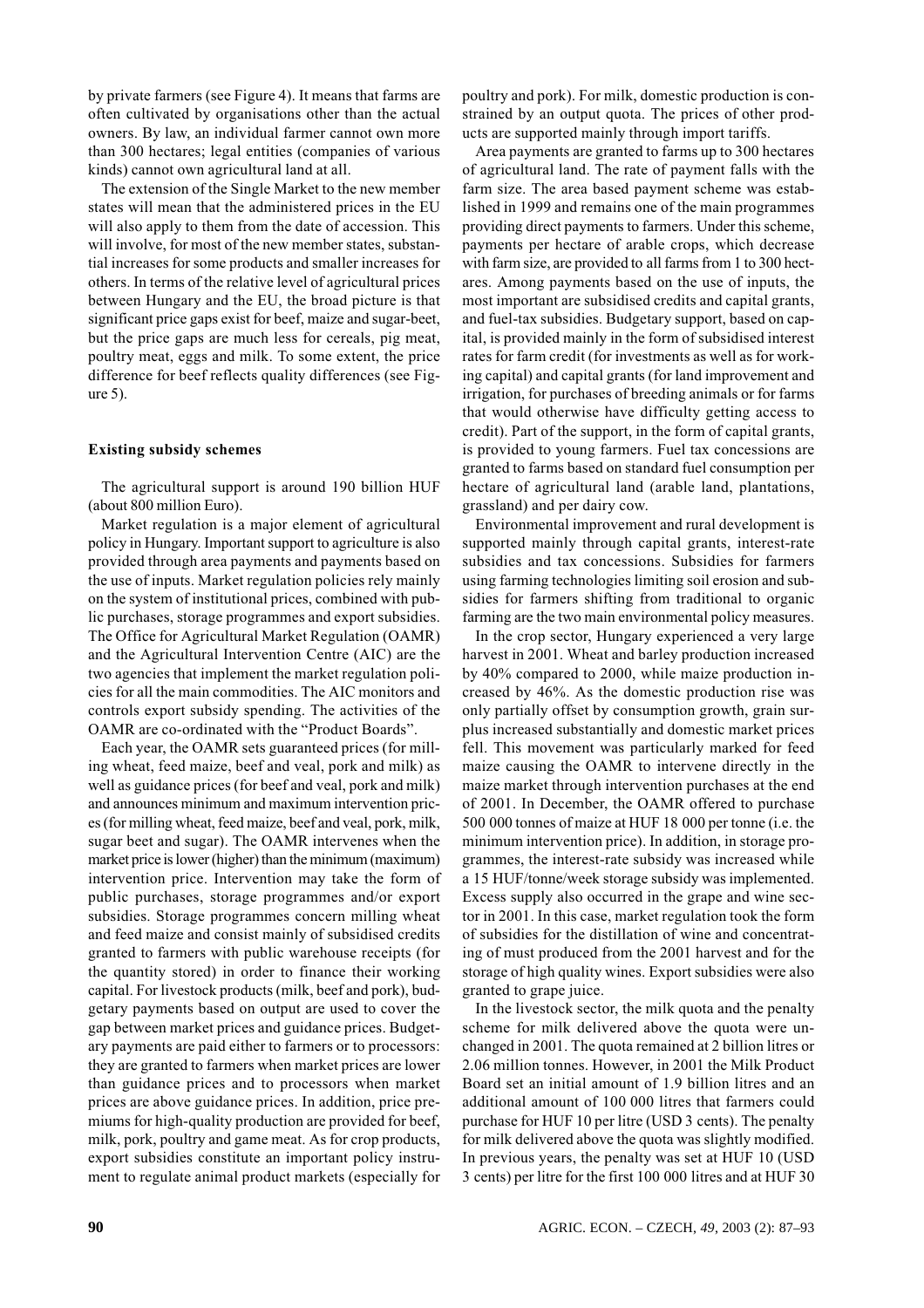per litre (USD 10 cents) beyond. In 2001, the penalty is set at HUF 30 per litre delivered above 105% of the quota. In addition, when the delivery falls below 95% of the quota, the unused 5% is withdrawn from the farmer.

In previous vears, budgetary payments based on output included mainly "quality payments" and various payments used in addition to direct market intervention, in reaction to market price developments. Quality payments were provided mainly to livestock products (especially beef, milk, poultry, pork and game meat) while other payments could be granted to a large range of products (both livestock and crop products). In 2001, the quality payments were extended to some vegetable products. namely onions, pepper, potatoes for human consumption, tomatoes for industrial processing, sweet maize and tobacco. In addition, a new programme aimed at supporting quality production was implemented. Following the expiry of Hungary's waiver from its URAA export subsidy commitments and the resulting restrictions on export subsidies, the freed budgetary resources were used to fund this new programme.

Export subsidies are used as a market regulation instrument for various commodities. In 2001, the total amount spent on export subsidies was HUF 11.3 billion (USD 39) million), down by more than 50% compared to 2000. This drop is partly explained by the expiry of Hungary's waiver from its URAA export subsidy commitments.

Overall, policy developments in Hungary have led to a reduction in support and protection during the 1990s and are in line with the long-term reform objectives of increased market orientation. It is particularly important in the case of transition economies that agricultural support not impedes the structural adjustment of the economy.

# PREPARATION FOR THE EU ACCESSION

## **Horizontal issues**

As regards horizontal issues, the existing databases and data networks should be improved to establish the Integrated Administrative and Control System (IACS). Progress still needs to be made to complete the land parcel identification system, especially as regards digitalisation of land parcels according to the EC requirements. The identification and registration of animals, completed for bovine, has been extended to pigs, sheep and goats. The current Farm Accountancy Data Network, operated by the Ministry of Agriculture, will be harmonised with the EC requirements by the end of 2002. In the field of land reform, the laws on land consolidation and on the national land fund have been adopted.

Hungary continues to upgrade the capacity of the agricultural administration and complete the preparations for the practical implementation and the enforcement of the management mechanisms of the Common Agricultural Policy, in particular market information systems (including price reporting), and the Payment Agency for the management of funds within the Common Agricultural

Policy. Hungary has officially designated the Agricultural Intervention Centre (AIC) for the preparation to fulfil the EAGGF Guarantee Section Payment Agency tasks. The setting up of the EU-compliant market information and price reporting systems is still under discussion in Hungary, as well as the future role of the produce boards. A market organisation similar to the EU market organisation was introduced in the sugar sector. The finalisation of the national implementing and payment system is currently the only remaining condition to be fulfilled before starting the implementation of the SAPARD in Hungary.

Agricultural trade relations between the European Community and Hungary continue to be positive. Following a very fruitful first round of liberalisation agreements (double zero), negotiations on a second round (double profit) proceeded in a very positive atmosphere. The results of these negotiations were implemented on an autonomous basis from July 1, 2002. As regards processed agricultural products, both parties welcome the entering into force of the agreement to improve liberalisation, in particular on mutual reduction of custom duties. A new round of trade liberalisation negotiations will be prepared in the near future.

Hungary has achieved progress in veterinary issues and needs to reach and maintain full compliance with the acquis. The Veterinary Act entered into force in 2001 and a number of implementing decrees have already been adopted, while some will be adopted by the end of 2002. Hungary also adopted a new Act of Feeding stuffs. Hungary is in the process of upgrading its food processing establishments with the view of meeting the EC food safety standards. Border inspection posts with third countries will also be upgraded by the end of 2002. Concerning the transmission of the bovine spongiform encephalopathy (BSE), Hungary has introduced in 2001 the EC rules on the specified risk materials (SRM) and started carrying out the EU-compliant prion tests. Hungary also improved its legislation on animal welfare.

In Hungary, the alignment with the acquis on phytosanitary issues (on pesticide use and registration and harmful organisms) continued with the implementation of the law on Plant Protection. The EC provisions related to plant passport and protected zones will be fully applied from the date of accession; however, a plant passport system fully in line with the relevant EC provisions was introduced on October 1, 2002. On plant health (pesticides), a new legislation on maximum residuum levels (MRL) is being adopted. To complete the transposition of the acquis in seeds and propagating materials, a draft amendment to the existing law was submitted to the Parliament in 2002.

#### **Common market organisations**

Concerning the implementation of the Common Market Organisations, the key management mechanisms for cereals are yet to be harmonised and the conditions for intervention established. The marketing standards for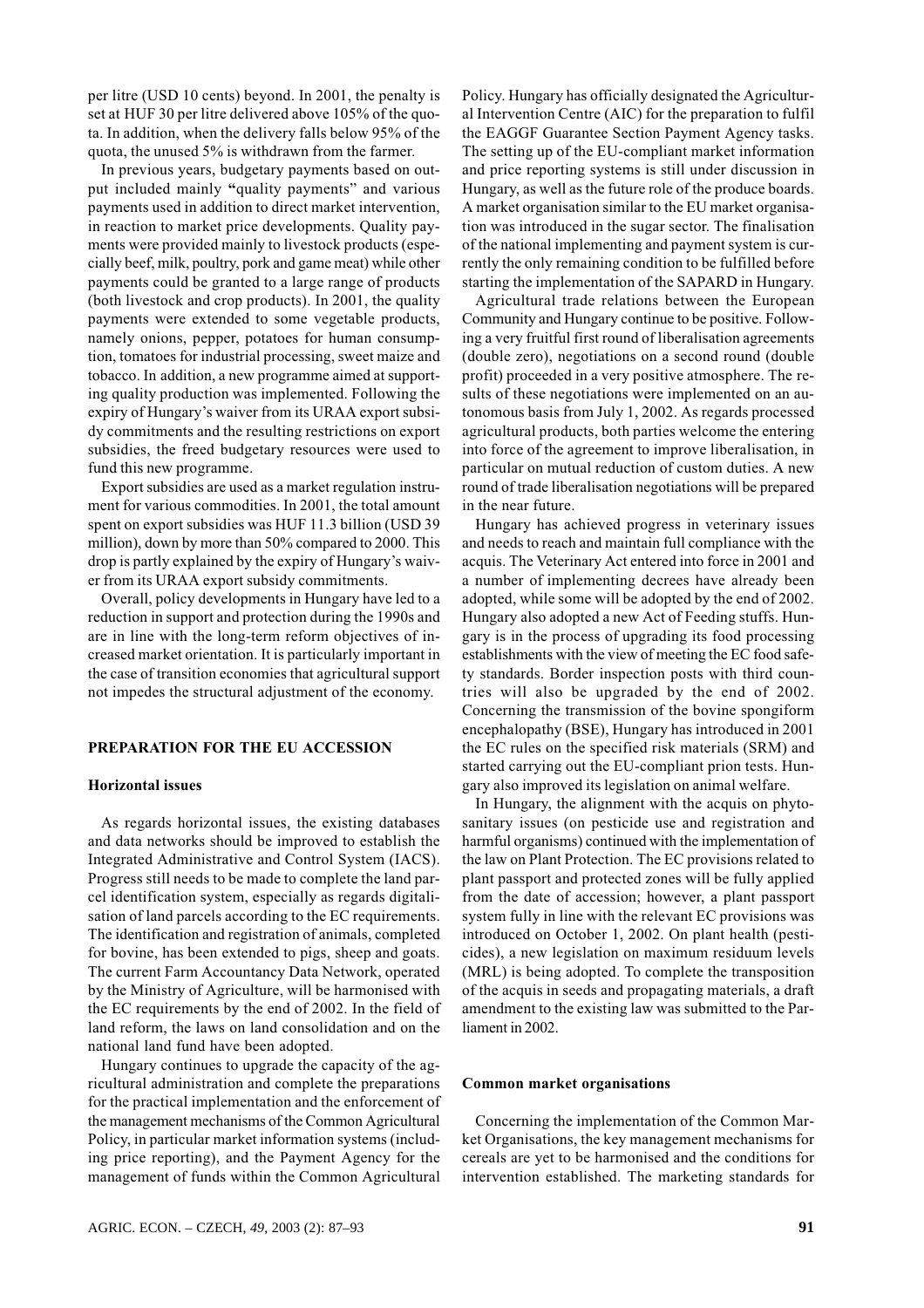fruits and vegetables, currently applied on exports to the EC, need to be extended to imported and domestic products. Further support is essential to promote the establishment of producer organisations. The law on statistical survey of the area under vines and fruit orchards was adopted in order to establish a national vineyard and orchard register.

## **Rural development**

In the area of rural development, the adoption of the National Agri-Environmental Programme has been followed by the establishment of the institutional structure and the budgetary allocations necessary to implement it. Support to rural development in Hungary has increased in the last years (see Figure 6). It seems that the current rural development instruments in the EU are not adapted to the challenge of rapid change in rural areas and do not necessarily reflect all the needs in the candidate countries. Hopefully, Hungary will be able to enjoy a wide range of transitional measures and national aid schemes in the transition period to cushion the impact of the EU accession.

### The negotiating position of the EU

According to the EU, the key question is how to achieve a successful transition towards full application of the Common Agricultural Policy (CAP) in the candidate countries. The Commission has stressed that most candidate countries are struggling to compete with the EU-15 in spite of their tariff protection and less constraining quality and health norms. This is largely due to a much lower investment, fragmented structures and less intensive production methods and inefficient feed conversion (roughly half of the EU level). Following transition, agriculture in these countries has become increasingly polarised between large holdings and semi-subsistence farming. Low profitability of the sector has consolidated this process. This would require relatively long transitional periods to carry out the economic and social adaptation of the sector. Such an approach would include strengthening aid for restructuring of the commercial sector, the progressive introduction of direct aids in order to avoid major destabilisation, a broad set of policies aimed at managing the rural exodus and a social safety net for semi-subsistence agriculture.

Direct payments will be extended to the new member states gradually, in the first step equivalent to the level of 25 percent in 2004. In relation to production and premium quotas, the EU has pointed out that the national quota levels for each product concerned must be determined on the basis of historical production data during a reference period to be defined. The candidate countries have been requested to provide information on the relevant products and levels of production for each of the years from 1995 to 1999. The EU has underlined that quotas will be based on annual average production levels over that period.

For the candidate countries, the issues of equality of treatment and no distinction between old and new members of the EU are at least as important as the level of transfers they will receive. The revised draft common position of the European Commission does not seem particularly equitable and should be improved in the accession negotiations.



Figure 6. Budget transfers to agriculture (2000–2002)

Source: Research and Information Institute for Agricultural Economics, Budapest 2002